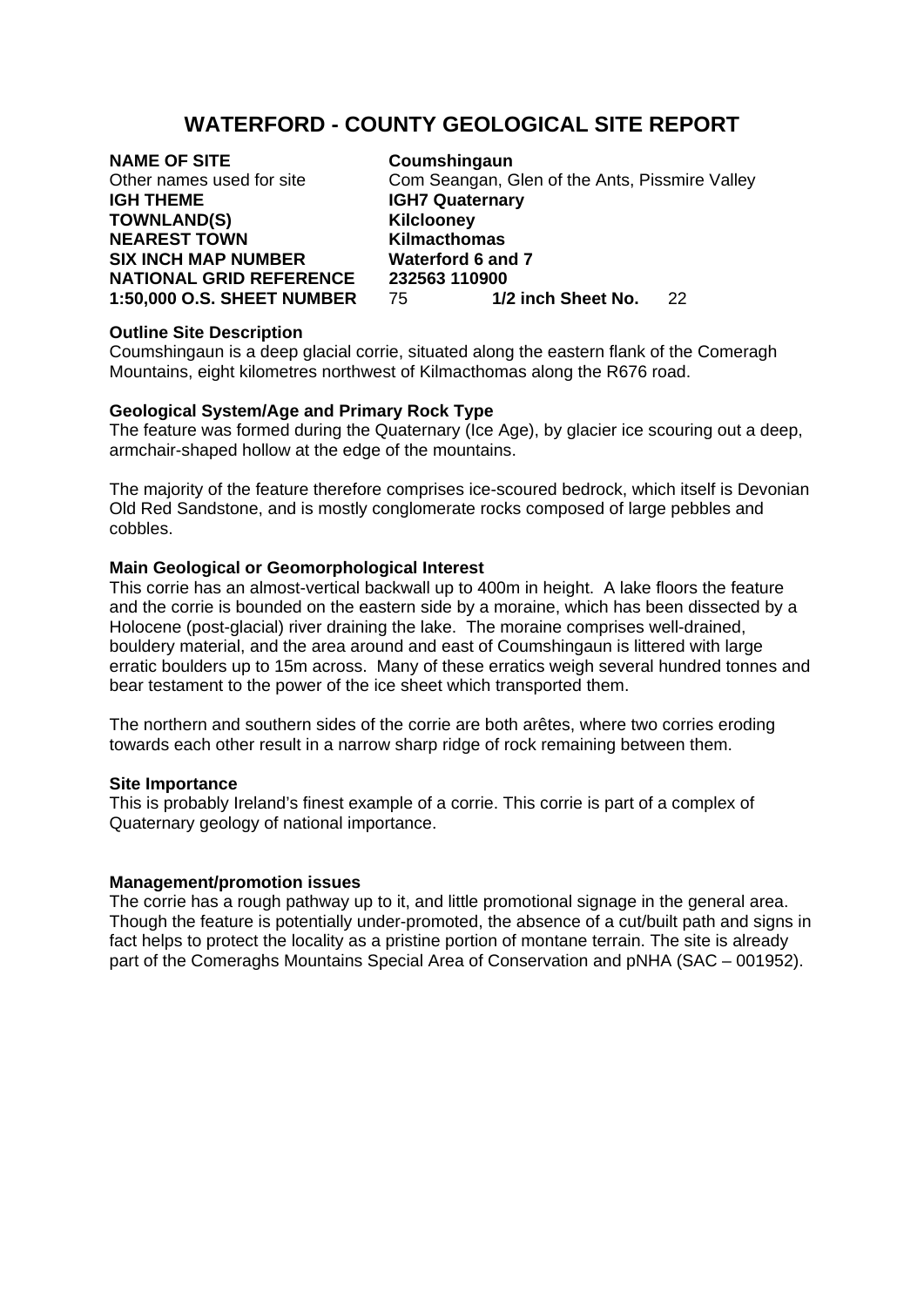

The view into the corrie backwall from the floor of the basin.